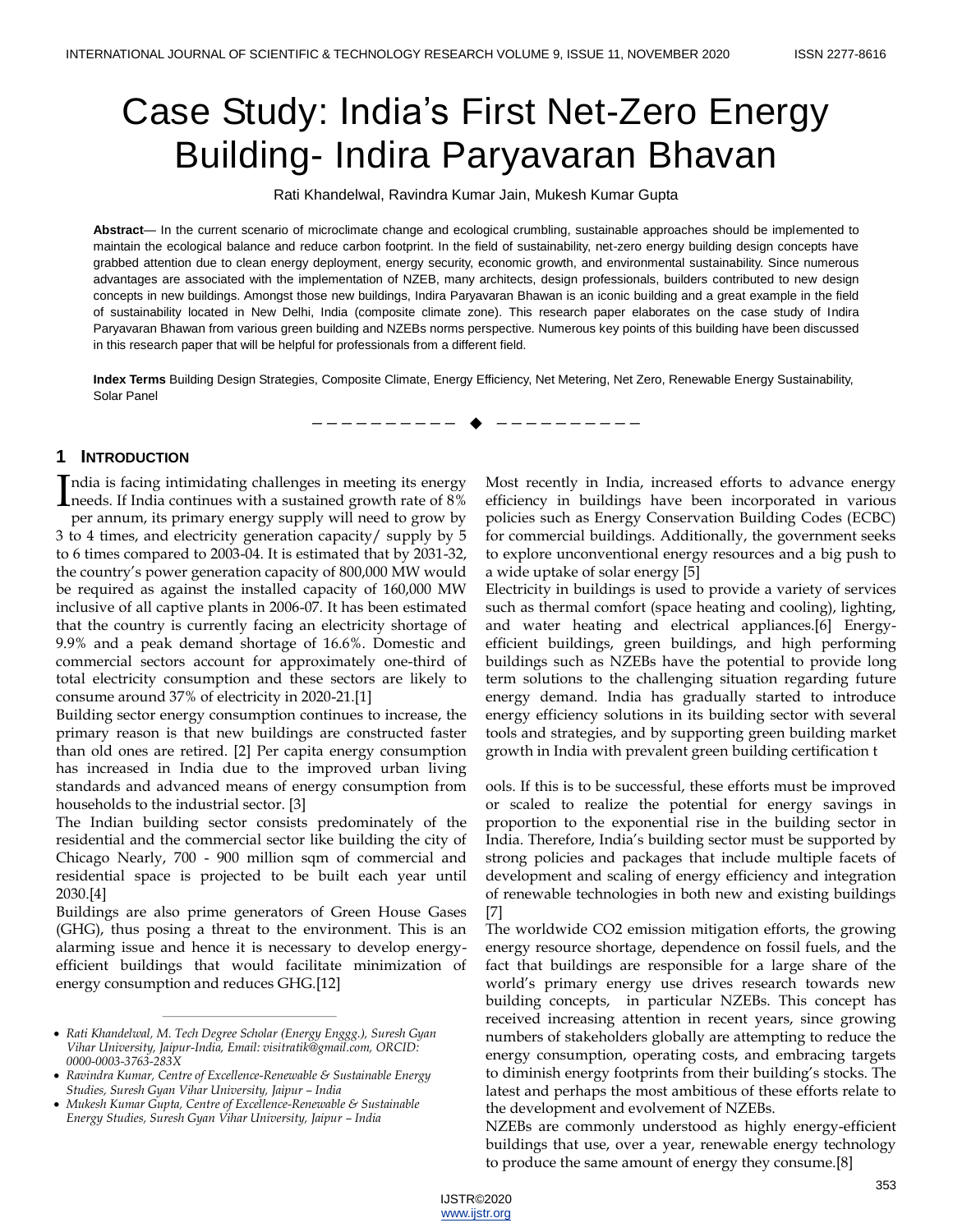Therefore, the NZEB approach in a country can differ depending on the climate, the resources for (green) electricity in the grid, the heating and cooling grid infrastructures.[9] To meet energy demands of building long term strategy needed which can increase energy efficiency levels and use of renewable energy resources. The main target is new buildings by using the energy conservation measures in construction, to make energy-efficient buildings or NZEBs.[8]

Net-zero energy buildings do not exist in isolation. Despite the multiple definitions of net-zero building. [10] The wording "net-zero" implies interaction with a surrounding energy grid. It is expected that the accounting of the selected metric (e.g., primary energy) over a relatively long period (typically a year), will yield a net balance close to zero [11] Designing of an NZEB typically requires successful integration and optimization of several architectural concepts and strategies such as building orientation concerning sun path, natural ventilation, solar shading, day-lighting, solar heat gains, thermal comfort as well as the deployment of well-proven insulation practices, energy-efficient glazing, air conditioning, and lighting systems, and incorporation of renewable energy technologies for on-site power generation. [1]

Green buildings or NZEBs are not yet a very common phenomenon in India, but policymakers, architects, and builders are increasingly identifying their benefits and pushing for them.[8] The Government at the Central as well as at the State level putting efforts towards integration of energy efficiency and renewable energy at the design stage of the buildings.[1]

a set of following key initiatives have been undertaken in India to spur NZEB market uptake: (i) NZEB portal and industry alliance, (ii) NZEB demonstration projects, (iii) Net Zero certification.[8]

# **2 INDIA'S FIRST NET ZERO ENERGY BUILDING: INDIRA PARYAVARAN BHAWAN**

This is a project of the ministry of environment and forests for the construction of new office buildings at Aliganj, Jor Bagh Road, New Delhi. The project has been designed to make the net-zero energy building. First in government sector targeted for both ratings of green building (5 STAR GRIHA LEED India Platinum) The building has won awards such as the Adarsh/GRIHA of MNRE for ideal illustration of Integration of Renewable Energy Technologies. This new office building has been constructed in a composite zone. This building sets revolutionary change into conventional building design.

The building has been designed by CPWD by using an integrated design approach with the help of multi-disciplinary fields experts like Architect, Electric Consultant, HVAC Consultant, Plumbing Consultant, Green Building Consultant, Commissioning Authority, Landscape Consultant, Structure Consultant, and other project team members.

The project team emphasized on the energy conservation measure at every step of building design and construction for reducing energy demand by using passive design strategies by providing windows with shadings which again provide adequate natural light with that landscape to reduce ambient temperature and for outdoor greenery access with that energy-efficient active systems.

All the possible energy-efficient and conservation practices were adopted to lessen the energy load of the building and the remaining demand load was met by an onsite solar PV System of 930 kW capacity to make the building Net Zero Energy building.



*Fig. 1: Indira Paryvaran Bhawan view*



*Fig. 2: Annual energy production and consumption graph*

The energy consumption of Indira Paryavaran Bhawan is 67.3% less in comparison to the GRIHA benchmark. The project adopted numerous green building concepts for occupants' wellbeing and eco-friendly approaches like water conservation and rainwater harvesting.

The building orientation set in the manner that it favors optimum solar access and shading. Two blocks facing northsouth direction have been arranged parallelly having a linear open court in the middle. Building front is a wider setback so that it can protect tree lines for occupant's outdoor view access.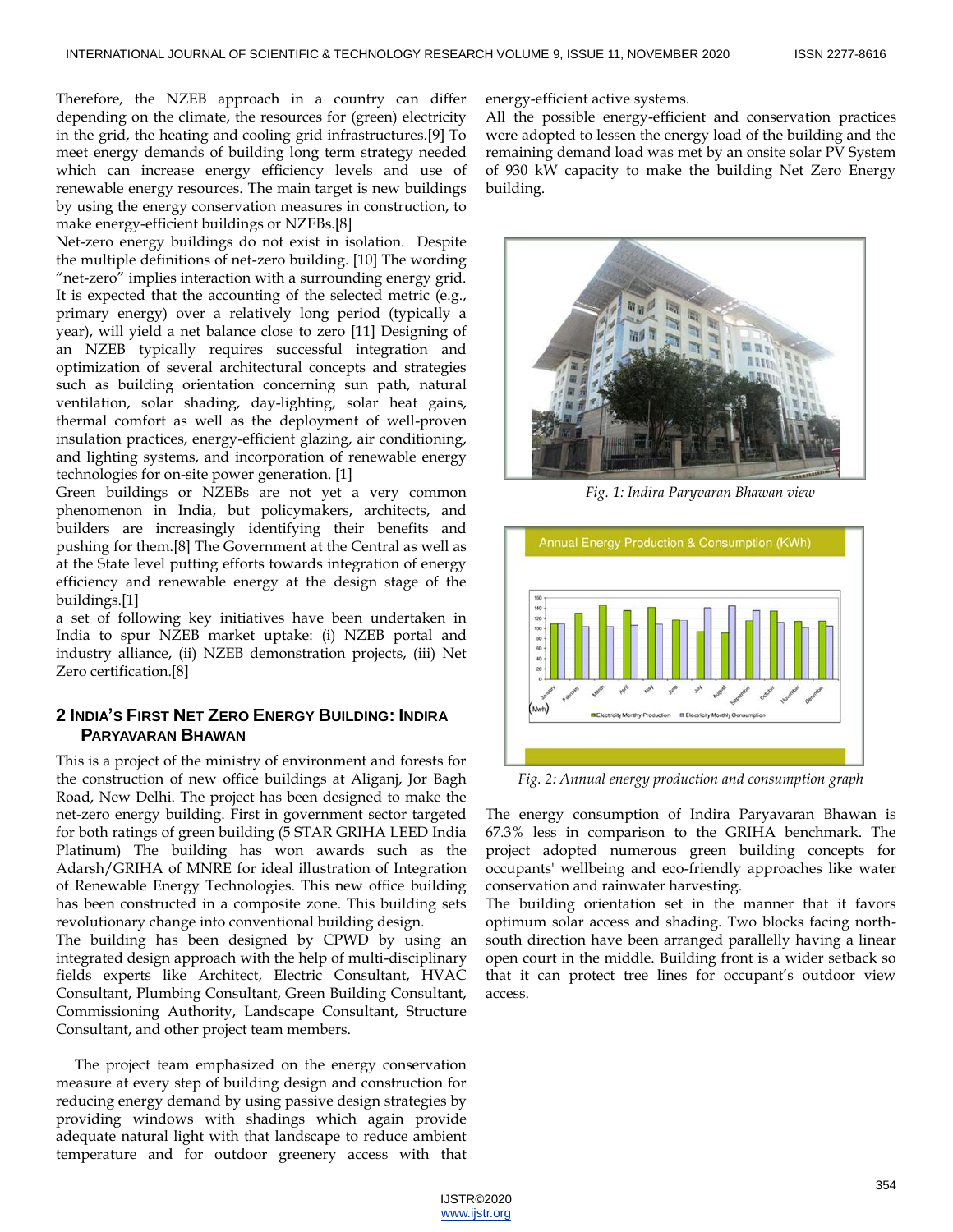

*Fig. 3: Final design view of North-South blocks orientation and courtyard*

Authorities have got permission to cut 46 trees but only 19 trees were cut, and 11 trees were planted to make up for it. Native plants/trees were planted, and sprinklers and drip irrigation provided to reduce further water requirement. Local ecology was preserved as much as possible to maintain cooler microclimatic. Hard green spaces provided to elevate the greenery.

Onsite STP with FAB/MBBR technology constructed to recycle the total water amount to create zero wastewater. Water consumption has been reduced by 64% by providing water-efficient fixtures.

Building top, courtyard, and edges fully covered by the Solar PV panels which gives shading and create a cooler microclimate. Onsite solar energy capacity provides sufficient energy to meet the demand capacity of the building which plays an essential role to make the building Net Zero Energy Building. This is the first govt. building in the country to achieve this landmark and one of the very few full-fledged multifunctional office buildings in the world to do so on a tight urban site.



*Fig. 4: Onsite installed Solar PV Panels*

Effective ventilation provided by orientating the building N-S and by optimum integration with nature which has been obtained by separating different blocks with connecting corridors and by providing a huge central courtyard.



*Fig.5: Effective ventilation pattern due to building design*

# **2.1 DESIGN FEATURE OF INDIRA PARYAVARAN BHAWAN:**

Building design plays a vital role in the energy consumption of the building. Indira Paryavaran Bhawan was designed in three stages by using an integrated design approach. All three stages -Passive design, Active design, and Renewable Design, elaborated below which helped in achieving the net-zero energy consumption of buildings. Detailed submission guidelines can be found on the author resources Web pages. Author resource guidelines are specific to each journal, so please be sure to refer to the correct journal when seeking

# **2.2 Passive Design Strategies:**

Passive design out-turn when a building is designed and simply works "on its own". Passive design strategies based upon climate considerations attempt to control comfort by the orientation of the building envelope (plan, section) to control airflow. Apart from this Passive design strategies uses materials to control heat, optimizes the use of free solar energy, maximizes the use of free ventilation for cooling, and uses shade- it can be natural or architectural, to control heat gain. Indira Paryavaran Bhawan is in Delhi which comes under the composite zone, on this basis following passive design strategies implemented by the project team.

**• Orientation:** The building is north-south oriented, which is favorable for effective ventilation. Two separate blocks connected through corridors for optimum integration with nature and a huge central courtyard provided which again helps in better air circulation and provides skylight also. The courtyard has been provided with natural vegetation which reduces surrounding temperature, enhances air movement thus by cool air is preserved and hot air escapes easily and provides a green view. Orientation minimizes heat ingress. Window to wall ratio of the building is optimum according to the energy conservation benchmark.

• **Landscaping:** Greater than 50% area outside the building is covered with plantation especially native plants that have been planted to reduce water consumption. Circulation roads and pathways are softly paved to enable groundwater recharge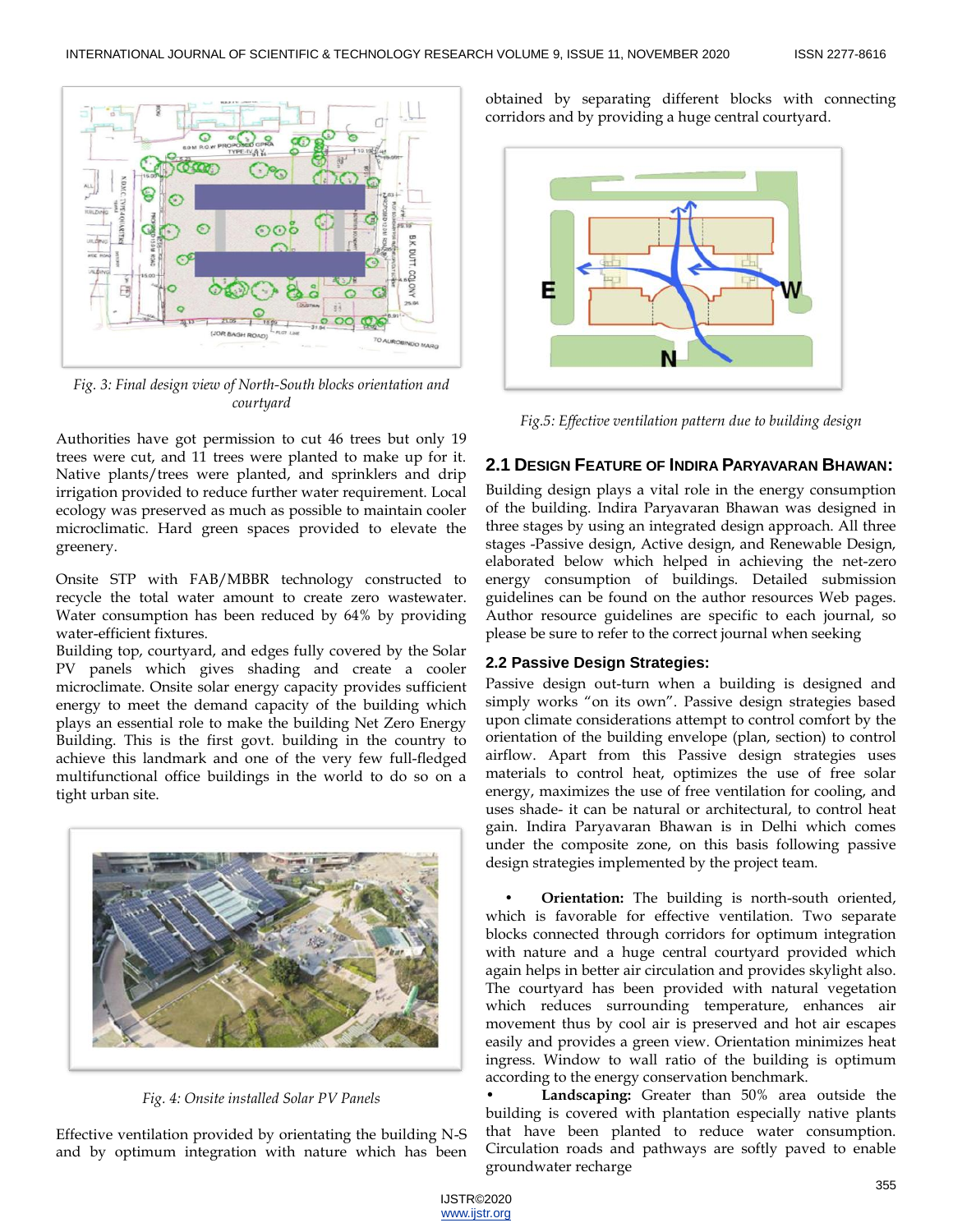

*Fig. 6: Landscape designing of the courtyard*

**Ventilation:** Courtyard in the center of the building helps in air movement as natural ventilation happens due to the stack effect. Windows and jaalis add to cross ventilation.



*Fig. 7: Ventilation through the courtyard*

• **Daylighting:** The courtyard provided with skylight which provides indoor natural sunlight. 75% of building floor space is provided with adequate daylight, consequently reducing dependence on artificial sources for lighting.

• **Building** Envelope and Fenestration: Building Envelope Optimized, rock wool insulation used. The window uses high-efficiency low heat transmittance index double glazed glass of U-Value 0.049 W/m2K, VLT 0.59, SHGC 0.32. The hermetically sealed uPVC windows reduce incoming heat. Use of high reflectance terrace tiles (Cool roofs) or heat ingress, high strength, hardwearing.

**Materials** and construction techniques: Building constructed with the use of low embodied energy and a recycled content-based product like AAC blocks with fly ash, fly ash-based plaster & mortar. The building has been constructed by providing local stone flooring, bamboo jute composite doors, frames, and flooring. These products are of low embodied energy. High-efficiency glass, high VLT, low

SHGC & Low U-value, optimized by appropriate shading which helps in energy efficiency. Light shelves have been provided for diffused sunlight. Stone and Ferro cement jaalis used.

## **2.3 Active Design Strategies:**

The active design uses appliances and technologies to modify the state of the building, create comfort and energy, ie. Fans, pumps, etc. This is the main part where much of the energy conservation can be done.

• Lighting Design: Building provided with an energyefficient lighting system that uses a lux level sensor to optimize the operation of artificial lighting. The total lighting power density of the building is  $LPD = 5 W/m2$  which is much more efficient than Energy Conservation Building Code benchmarks. Installed integrated photovoltaic (BIPV) provides energy to the remaining lighting load.

• Optimized Energy Systems / HVAC system: Building used chilled beam system to meet 160 TR of air conditioning load. The use of a chilled beam system lessens energy use by 50 % in comparison to a conventional system by saving AHU/FCU fan power consumption by approximately 50 kW. Chilled water is supplied at 16° C and the return temperature is 20° C. This system is used from second to the sixth floor in the building. Water-cooled chillers and double skin air handling units fitted equipped with variable frequency drivers (VFD) which reduces energy consumption on variable load. Chilled water pumping system, cooling tower fans, and AHUs use VFD. All HVAC equipment controlled & monitored through an integrated building management system. Sensible & latent heat energy recovery wheel used to precool fresh supply air from toilet exhaust air. Room temperature is maintained at 26 ±1 ° C which is again a brilliant step towards energy conservation. more efficient than ECBC requirements.



*Fig. 8: Energy saving active design strategies (all in one)*

The building used functional zoning to reduce air conditioning loads. With the chilled beams, drain pans are provided to drain out condensed water droplets. The overall HVAC load of the building is 40 m2/TR, which is 50%.